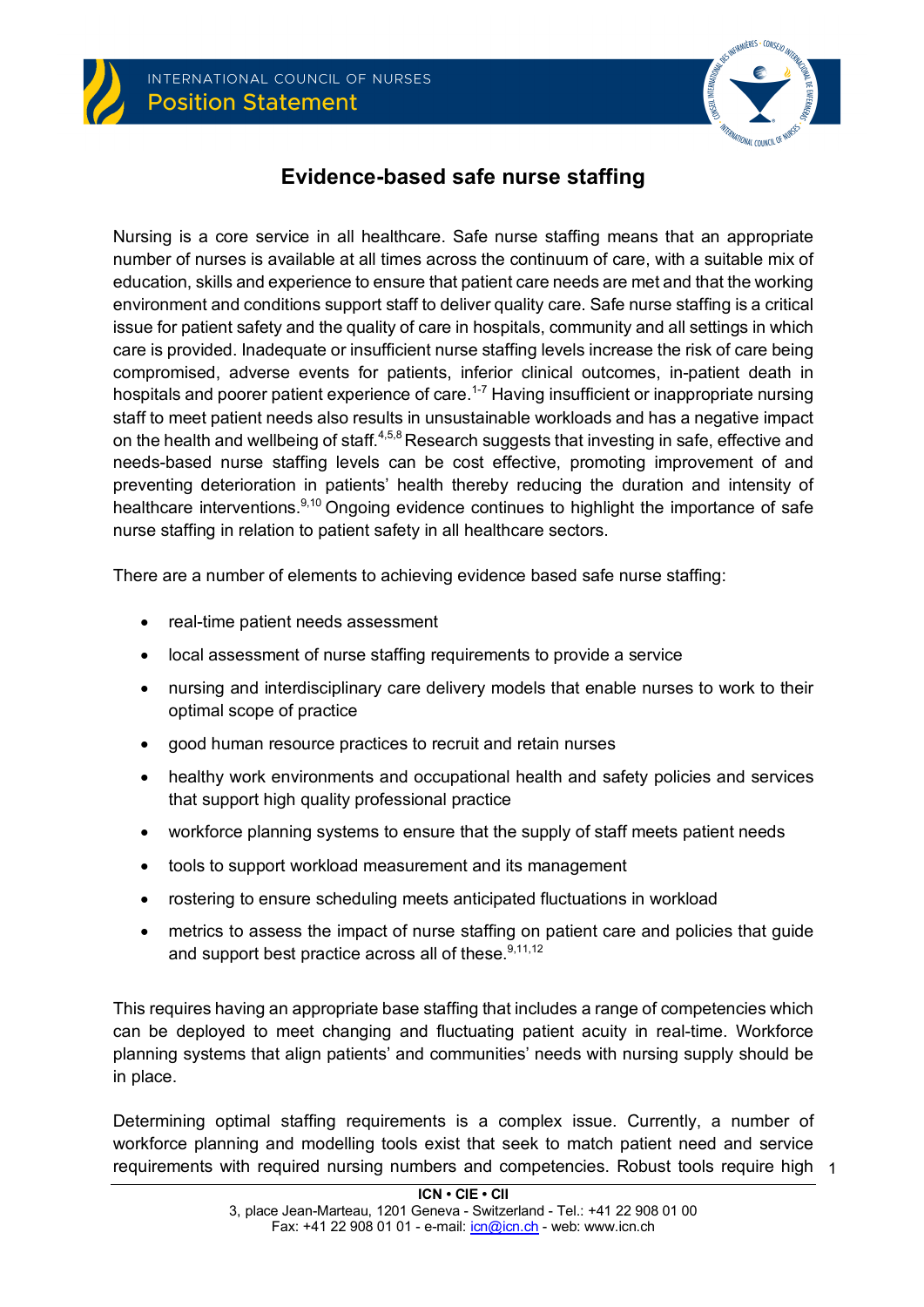



quality patient and staffing data and must be used in conjunction with professional judgement.<sup>13</sup> Nursing leadership and engagement and the necessary autonomy in determining the budget, design and operation of staffing models and tools is crucial. Nurse Executives have been identified as fulfilling a vital role at Board level in ensuring that there is a professional lead with visible authority.<sup>9</sup>

Some healthcare organisations have implemented mandatory safe staffing levels and evidence has demonstrated both improved patient outcomes (lower mortality) and nurse outcomes (retention of nurses, nurse satisfaction, reduced workloads).<sup>14</sup> Regardless of which tools or systems are used to assess and plan nurse staffing levels, benchmarking with comparable clinical areas and against recognised best practice can provide a useful reference point. An agreed real-time dataset with meaningful and consistent metrics should exist so that staffing levels can be increased, when necessary, to account for normal staffing absences. There should also be regular processes for review and evaluation and clear reporting mechanisms to organisations' executive leadership teams to ensure funding is sufficient to maintain patient safety.

At all times, nursing leaders, through the exercise of their professional judgement, should be able to control and adjust nurse staffing levels to ensure patient safety. If nurse staffing is inadequate, then adjustments should be made to the systems controlling the flow or admission of patients to ensure safety standards are protected.

Regardless of the healthcare environments, valid and reliable planning tools, evidence-based nurse staffing and robust review processes are needed to enable effective nursing care to be provided safely.

There is substantial and growing evidence that demonstrates the relationship between nurse staffing and patient outcomes.<sup>1-7</sup> These include reduced adverse events such as the incidence of pressure ulcers, urinary tract infections, malnutrition and deterioration in the ability to perform activities of daily living. Furthermore, reduction in hospital readmissions, a decreased risk of nosocomial complications and hospital length of stay, as well as increased patient satisfaction have been observed.<sup>2,15,16</sup> An insufficient number of nurses also results in both a "failure to rescue", whereby the deteriorating patient is identified late, and missed nursing care, which results in poorer patient outcomes and increased morbidity and mortality.<sup>17-19</sup>

There are direct benefits from having higher Registered Nurse (RN) levels: an increase of one RN per 10 beds has been associated with a 11-28% reduction in death 30 days following a stroke and an 8-12% reduction one year following a stroke.<sup>20</sup> Evidence demonstrates that hospitals with higher proportions of baccalaureate prepared RNs have better patient outcomes and lower mortality rates.<sup>7</sup> The critical thinking abilities of the RN are related to improved patient outcomes and reduced mortality. Substituting with higher numbers of less highly qualified/educated nursing and support staff (licensed practical nurses and unlicensed healthcare support workers) is associated with higher hospital mortality rates, lower cost-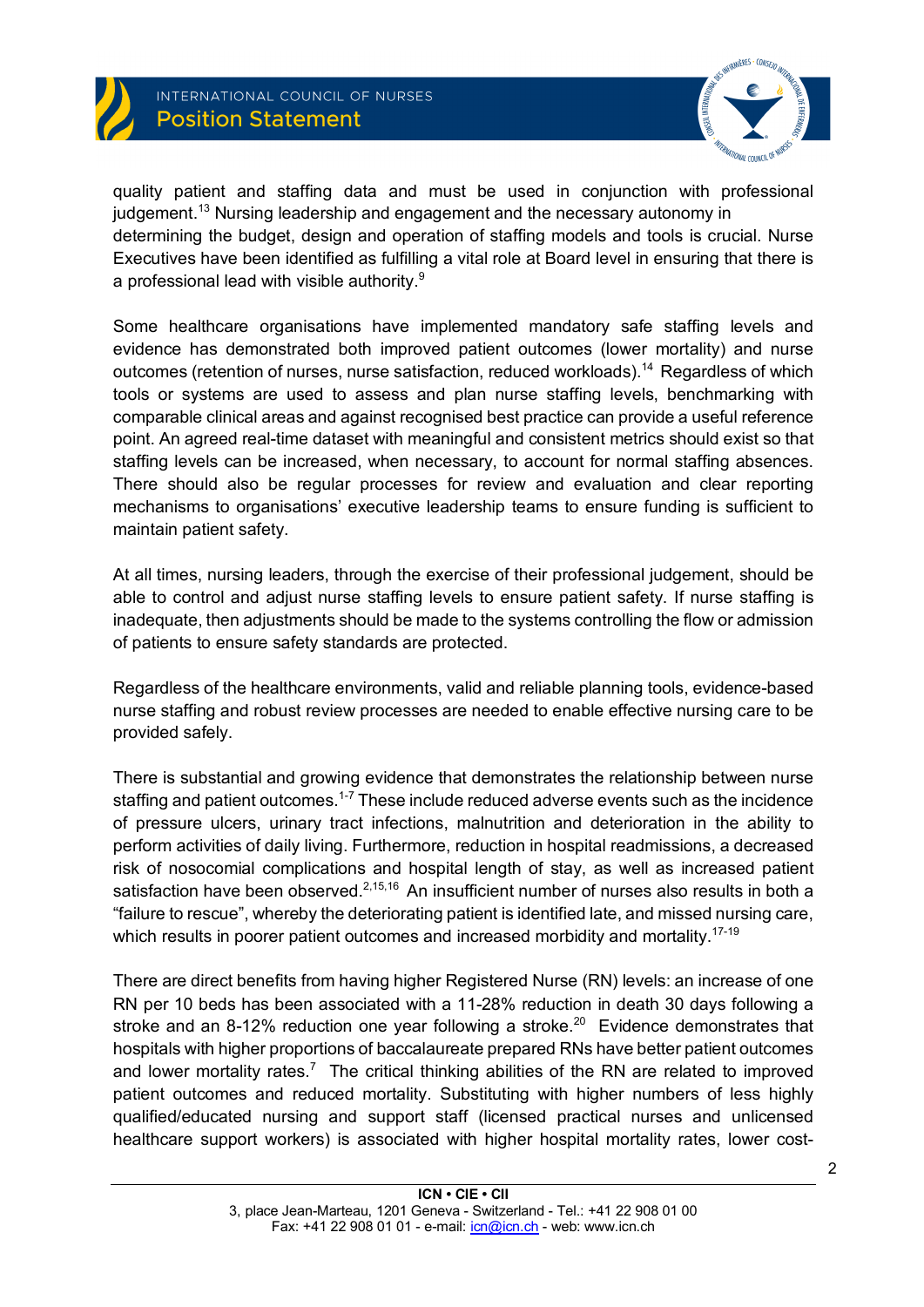

INTERNATIONAL COUNCIL OF NURSES **Position Statement** 



effectiveness, an increase in the occurrence of adverse events such as medication errors and falls, and poorer patient outcomes.<sup>6,7</sup>

In relation to nurses' wellbeing, inadequate staffing levels can lead to lower job satisfaction, increased levels of stress, staff burnout, a higher inclination to leave and increased staff turnover. <sup>4-6,8</sup> This also has resource implications which a number of studies have shown are very significant.<sup>21, 22, 23</sup>

Nursing shortages, financial cutbacks in healthcare, inequitable distribution of nurses globally, and the migration of nurses from low-income to high-income countries have caused some organisations to explore alternative staffing roles and skill mix. The substitution of healthcare support workers for RNs and the development of new non-RN roles have been implemented in some countries as a possible solution to address a shortage of RNs and to reduce the wage bill. On the basis of current evidence, these approaches need to be treated with caution as the evidence suggests that they may worsen patient outcomes and may not be costeffective.<sup>24</sup> In contrast, the evidence in relation to RNs clearly demonstrates that they save lives, reduce costs and improve systems outcomes.

#### **ICN Position & Recommendations**

As the global voice of nursing and recognising that safe nurse staffing is crucial to maintaining both the quality and safety of patient care, ICN affirms the following key principles.

- Decisions concerning nurse staffing must respond to clients' healthcare needs and enable the delivery of safe, competent, ethical, quality, evidence-informed care.
- Robust, valid, evidence-based human resource planning systems and policies must be in place to match nursing supply to patient and population health needs.
- Nurse staffing decisions must be evidence-based and supported by information systems based on reliable real-time data, agreed metrics, benchmarking and best practice.
- Timely adjustments to nurse staffing according to changes in patients' healthcare needs are essential.
- RNs must not be substituted with less qualified cadres of workers.
- Safety thresholds must be identified for nurse staffing in different settings.
- Regular reviews of staffing must take place and be informed by up-to-date evidence and best practice on the relationship between RNs and the work environment inputs and patient, nurse, organisational and system outcomes.
- The primacy of RN professional judgement must be respected in determining the required safe number and ratio of staffing.
- Direct care nursing staff and nursing management should be involved in all stages of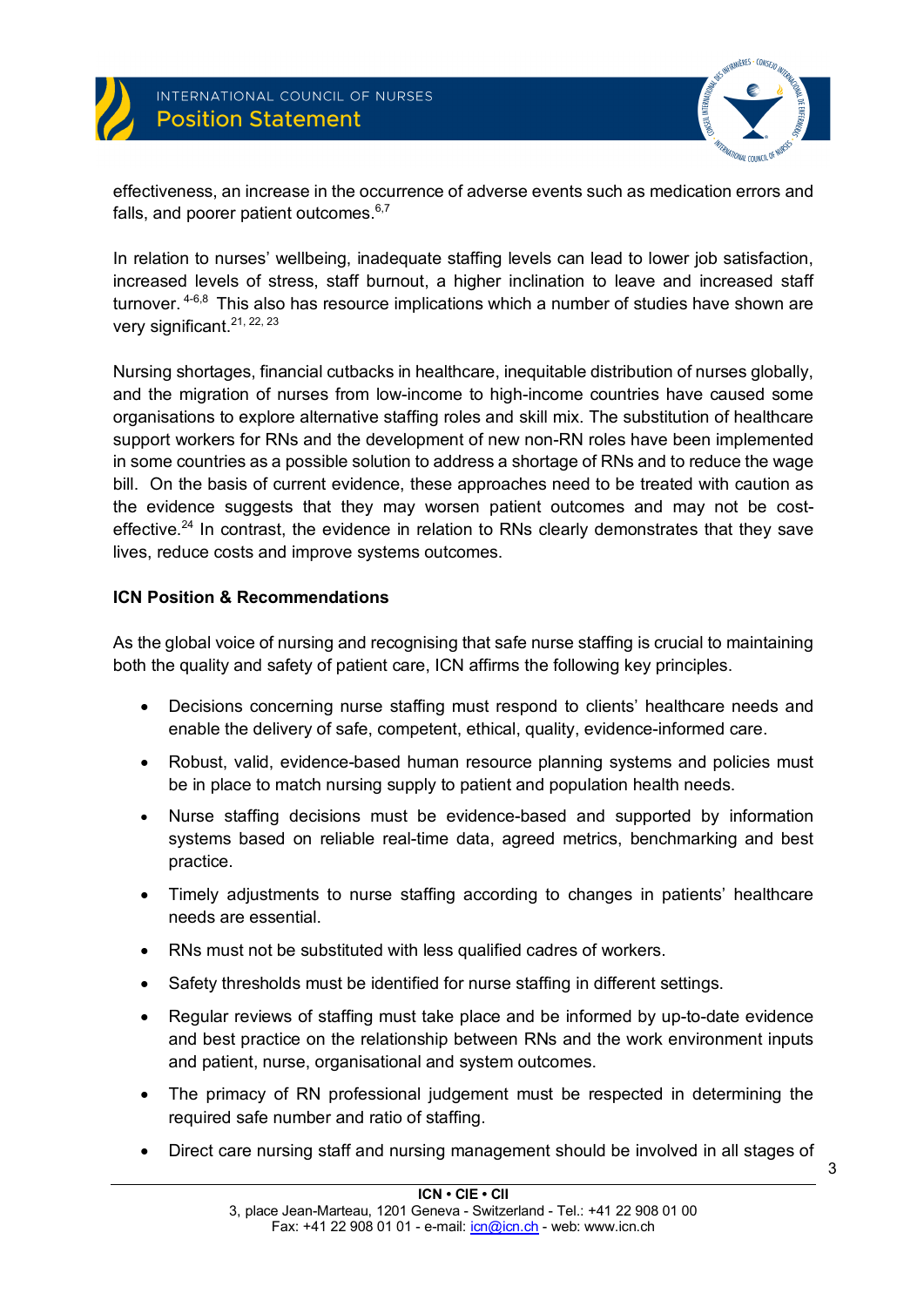

the design and operation of nurse staffing systems and in policy and decision making in management of human resources.

- Organisations should have a nurse at executive level to ensure the delivery of safe, effective, high quality, ethical and efficient healthcare. Nurses at this level should have authority over nursing budgets to safeguard safe staffing.
- Organisations representing nurses should be central to developing, implementing and evaluating safe nurse staffing policy and systems.
- Support for continued research examining patient safety and quality, staff wellbeing and economic benefits is essential.

## **ICN encourages national nurses' associations (NNAs), in collaboration with their respective government, to:**

- Promote awareness and disseminate information to improve public understanding of the importance of safe staffing and the impact of the RN on patient, organisational and system outcomes.
- Provide advice and guidance, and support the establishment and implementation of safe nurse staffing systems.
- Advocate for sufficient healthcare funding to deliver needs-based safe nurse staffing.
- Lobby governments to establish effective human resources planning systems to ensure an adequate supply of healthcare professionals to meet patient and population needs.
- Lobby and advocate for effective staffing systems based on both patient safety and the health and wellbeing of staff.
- Monitor and hold to account both governments and healthcare institutions for fulfilling their responsibilities to ensure patient safety through safe nurse staffing.
- Work with their members to provide evidence and feedback on the operation of staffing systems.
- Partner with patient-led organisations in order to raise public awareness of the impact that safe nurse staffing has on patients, families and communities.
- Support those who raise safety concerns.
- Cease the creation of substitute roles for Registered Nurses.
- Promote nurse staffing research that includes economic analysis.

### **ICN calls on healthcare employers, to:**

• Have evidence-based systems in place to ensure safe nurse staffing is based on realtime patient information.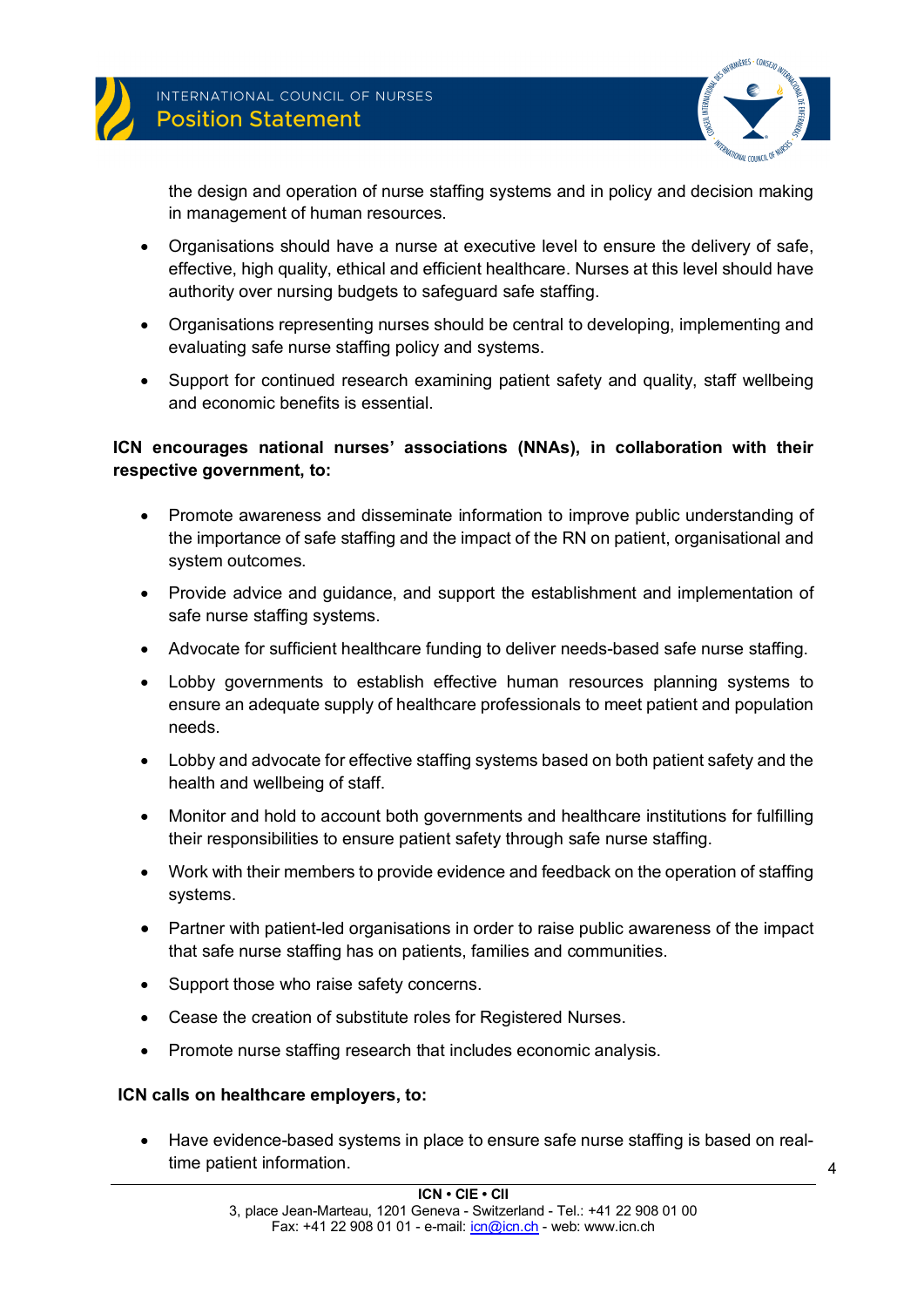

- Have nurse managers central to the design and operation of staffing systems and with the authority to adjust staffing levels in response to changing patient needs based on evidence and professional judgement.
- Ensure there is a Chief Nursing Officer at the executive level who regularly receives updates, evaluates and reviews staffing systems and levels.
- Have best practice (evidence informed) human resource and occupational health and safety systems and policies in place.
- Create positive practice environments with an adequate number of staff, manageable workloads, managerial support, high quality leadership and the ability of nurses to work at their full scope of practice.
- Create mechanisms to support consultation, negotiation and shared decision making between staff and their representatives. Organisation leaders should promote and model these values.
- Establish transparent systems for reporting staffing levels and patient outcomes internally and to Executive Boards and externally to funders and the public.
- Ensure systems are in place to alter or stop patient flows and admissions to match the available nursing supply. Nurse leadership must have the authority to stop admissions when unsafe staffing situations arise and to authorise, at short notice, additional staff when patient safety is at risk.
- Implement policies and processes for staffing concerns to be raised and fully investigated without detriment or fear of retribution for the person or persons raising a concern.
- Regularly review staffing levels and mix to reflect changes in patient and populations needs and demands.

### **ICN calls on individual nurses in their role as clinicians, educators, researchers, policy influencers, or executives, to**:

- Formally report unsafe nurse staffing situations.
- Recognise that nurse staffing affects patient, nurse, organisational and system outcomes.
- Participate in the development of evidence-based human resources planning tools and nurse staffing systems, policies and processes.
- Use outcome measurement data in a rigorous manner to inform decision-making regarding safe and effective staffing practices.
- Conduct nurse staffing research, including economic analysis.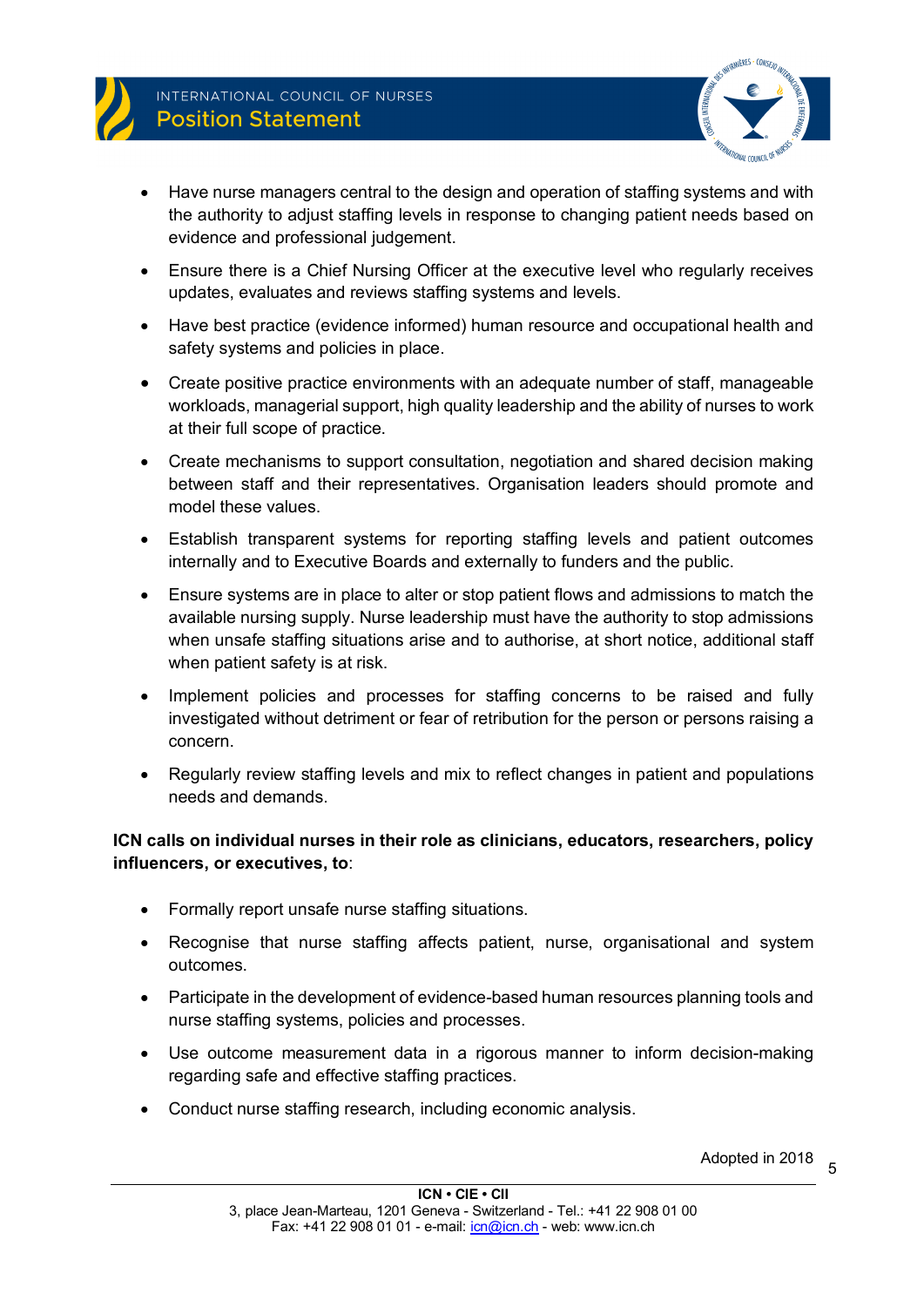#### **References**

 $\mathcal{L}_\text{max}$  , where  $\mathcal{L}_\text{max}$  is the set of the set of the set of the set of the set of the set of the set of the set of the set of the set of the set of the set of the set of the set of the set of the set of the se

1 Patrician P A, Loan L, McCarthy M, Fridman M, Donaldson N, Bingham M, et al. The association of shift-level nurse staffing with adverse patient events. J Nurs Adm [Internet]. 2011 Feb [cited 2018 Apr 20];41(2):64–70. Available from: DOI: 10.1097/NNA.0b013e31820594bf

 $2$  Aiken LH, Sermeus W, Heede KV, Sloane DM, Busse R, Mckee M, et al. Patient safety, satisfaction, and quality of hospital care: cross sectional surveys of nurses and patients in 12 countries in Europe and the United States. BMJ [Internet]. 2012 Mar [cited 2018 Apr 20];344:e1717. Available from: DOI:10.1136/bmj.e1717

<sup>3</sup> Ball JE, Murrells T, Rafferty AM, Morrow E, Griffiths P. 'Care left undone' during nursing shifts: associations with workload and perceived quality of care. BMJ Qual Saf [Internet]. 2014 Feb [cited 2018 Apr 20];23(2):116-25. Available from: DOI:10.1136/bmjqs-2012-001767.

<sup>4</sup> Nantsupawat A, Srisuphan W, Kunaviktikul W, Wichaikhum O-A, Aungsuroch Y, Aiken LH. Impact of nurse work environment and staffing on hospital nurse and quality of care in Thailand. J Nur Scholarsh [Internet]. 2011 Dec [cited 2018 Apr 20];43(4):426-33. Available from: DOI: 10.1111/j.1547- 5069.2011.01419.x

5 Aiken LH, Clarks SP, Sloane DM, Sochalski J, Silber JH. Hospital nurse staffing and patient mortality, nurse burnout, and job satisfaction. JAMA [Internet]. 2002 Oct [cited 2018 Apr 20];288(16):1987-93. Available from: DOI: 10.1001/jama.288.16.1987

6 North N, Leung W, Ashton T, Rasmussen E, Hughes F, Finlayson M. (2013). Nurse turnover in New Zealand: Costs and relationships with staffing practices and patient outcomes. J Nurs Manag [Internet]. 2013 Apr [cited 2018 Apr 20];21(3):419–28. Available from: DOI: 10.1111/j.1365-2834.2012.01371.x

7 Aiken LH, Sloane DM, Bruyneel L, Van den Heede K, Griffiths P, Reinhard B, et al. Nurse staffing and education and hospital mortality in nine European countries: a retrospective observational study. Lancet [Internet]. 2014 May [cited 2018 Apr 20];383(9931):1824-30. Available from: DOI: 10.1016/S0140- 6736(13)62631-8

<sup>8</sup> Rafferty AM, Clarke SP, Coles J, Ball J, James P, McKee M, et al. Outcomes of variation in hospital nurse staffing in English hospitals: cross-sectional analysis of survey data and discharge records. Int J Nurs Stud [Internet]. 2007 Feb [cited 2018 Apr 20];44(2):175-82. Available from: DOI: 10.1016/j.ijnurstu.2006.08.003

<sup>9</sup> Duffield C, Kearin M, Johnston J & Leonard J. The impact of hospital structure and restructuring on the nursing workforce. Aust J Adv Nurs. 2007 Jun [cited 2018 Apr 20];24(4):42-6. Available from: http://www.ajan.com.au/Vol24/Vol24.4-8.pdf

<sup>10</sup> Dall TM, Chen YJ, Seifert RF, Maddox PJ, Hogan PF. The economic value of professional nursing. Med Care [Internet]. 2009 Jan [cited 2018 Apr 20];47(1):97-104. Available from: DOI: 10.1097/MLR.0b013e3181844da8

<sup>11</sup> Tierney SJ, Seymour-Route P, Crawford S. Weighted staffing plans for better prediction of staffing needs. J Nurs Adm [Internet]. 2013 Sep [cited 2018 Apr 20];43(9):461–7. Available from: DOI: 10.1097/NNA.0b013e3182a23e41.

<sup>12</sup> O'Brien-Pallas L, Meyer RM, Hayes LJ, Wang S. The patient care delivery model: An open system framework - Conceptualization, literature review and analytical strategy. J Clin Nurs [Internet]. 2011 Jun [cited 2018 Apr 20];20(11–12):1640-50. Available from: DOI: 10.1111/j.1365-2702.2010.03391.x

<sup>13</sup> Frost & Sullivan. Acuity-based staffing as the key to hospital competitiveness: Why the smartest hospitals are tying their nurse labor investment to patient care [Internet]. Frost & Sullivan: Mountain View, California [cited 2018 Apr 20]. Available from: https://www.harrishealthcare.com/wp